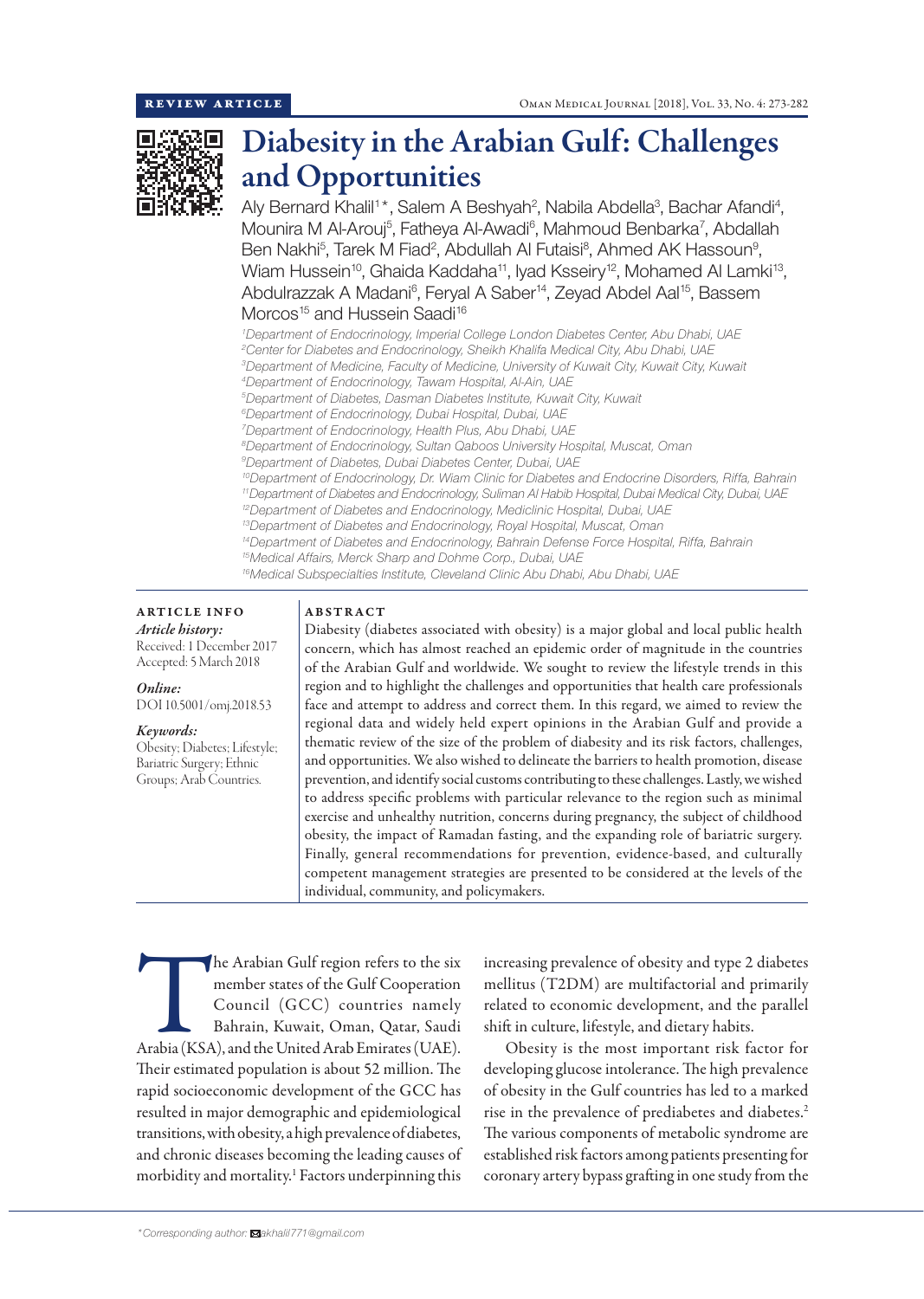region.3 The prevalence of obesity in GCC countries among children and adolescents ranges from 5% to 14% in males and 3% to 18% in females. In adult women, there is a significant increase of obesity with a prevalence of 8–36% in men and 17–48% in women.4 The International Diabetes Federation (IDF) reported high prevalence rates of more than 20% for diabetes and more than 15% for prediabetes in most GCC countries. These are among the highest rates worldwide.5

Diabesity (diabetes associated with obesity) is a major global and local public health concern, which has almost reached an epidemic order of magnitude in countries of the Arabian Gulf and worldwide. This is a narrative, thematic non-systematic review of the literature. We have five objectives for this review article. Firstly, to consider the lifestyle trends in the Gulf area. Secondly, to highlight the challenges and opportunities that healthcare professionals and workers would have to face and correct. Thirdly, to explore the barriers to health promotion and disease prevention. Fourthly, to elaborate on special considerations relevant to the region such as pregnancy, childhood obesity, food supplements, and the nutritional impact of Ramadan fasting, and the expanding role of bariatric surgery. Finally, to present general recommendations for prevention as well for effective evidence-based and culturally competent management strategies at the individual, community, and policymaker level to help curtail the problem of diabesity effectively.

# Factors contributing to diabesity in the Gulf region

# *Nutritional and eating patterns in the Gulf region*

Food consumption and nutrient intake in Arabian Gulf countries have altered during the past four decades due to increased income and urbanization.<sup>6</sup> Although meal patterns may be minimally different between different parts of the region, they tend to have many features in common. The traditional Gulf diet, high in fiber and low in fat, was recently replaced by a Western diet, which is rich in fat, saturated fats, sodium, cholesterol, free sugars, and added sugars.<sup>7</sup> It has been shown that majority of Saudi's and Omani's, for example, consume three meals daily with lunch being the main meal. Rice with meat (mutton or chicken) and salad are habitually the main food

items consumed for lunch.<sup>8</sup> An increase in snacking on junk foods particularly by school children is noticeable.8,9 There has also been a tendency for a reduced dietary fiber and essential nutrients due to insufficient intake of fruits and vegetables. Only 38% of the population reported eating fresh vegetables, and 40% consume fruits daily.<sup>6</sup> These trends in eating habits have been perpetuated by an ever-increasing tendency for dining out and consumption of energydense food products.<sup>6</sup> Another noticeable trend is skipping of breakfast both by school children and working adults. A study conducted in Bahrain reported that about 19% and 22% of school-aged males and females skip breakfast, respectively.10 A similar pattern was also observed in 15% and 49% of Saudi adolescent males and females, respectively. Interestingly, a positive correlation was found between skipping breakfast and risk of overweight and obesity.11 In the long term, individuals who skip breakfast in childhood and adulthood were shown to have larger waist circumference and higher fasting insulin, total cholesterol, and low-density lipoprotein (LDL) cholesterol concentrations than those who eat breakfast regularly.12

# *Nutritional studies in the Gulf region*

Since the typical Gulf diet is a high-energy diet, a carbohydrate- or calorie-restricted diet would expectedly be effective in reducing weight and comorbidities. Studies to elucidate this aspect in the Gulf are mostly small interventional or only observational [Table 1]. In adult Emirati patients, a study was conducted to determine whether a first-line therapy intervention for weight reduction would improve the characteristics of metabolic syndrome.13 At six and 12 weeks, positive changes were observed for all participants, independent of diet [Table 1]. In another study, 132 individuals with severe obesity, many of whom had metabolic syndrome or T2DM were randomized to either a low-fat (calorie-restricted) or a low-carb diet for six months.14 Overall, the low-carb diet had more beneficial effects [Table 1].

# Physical activity

## *Clinical aspects of exercise*

Physical exercise improves insulin sensitivity, modifies lipid abnormalities, and lowers blood pressure.15 Physical activity should regularly be undertaken to

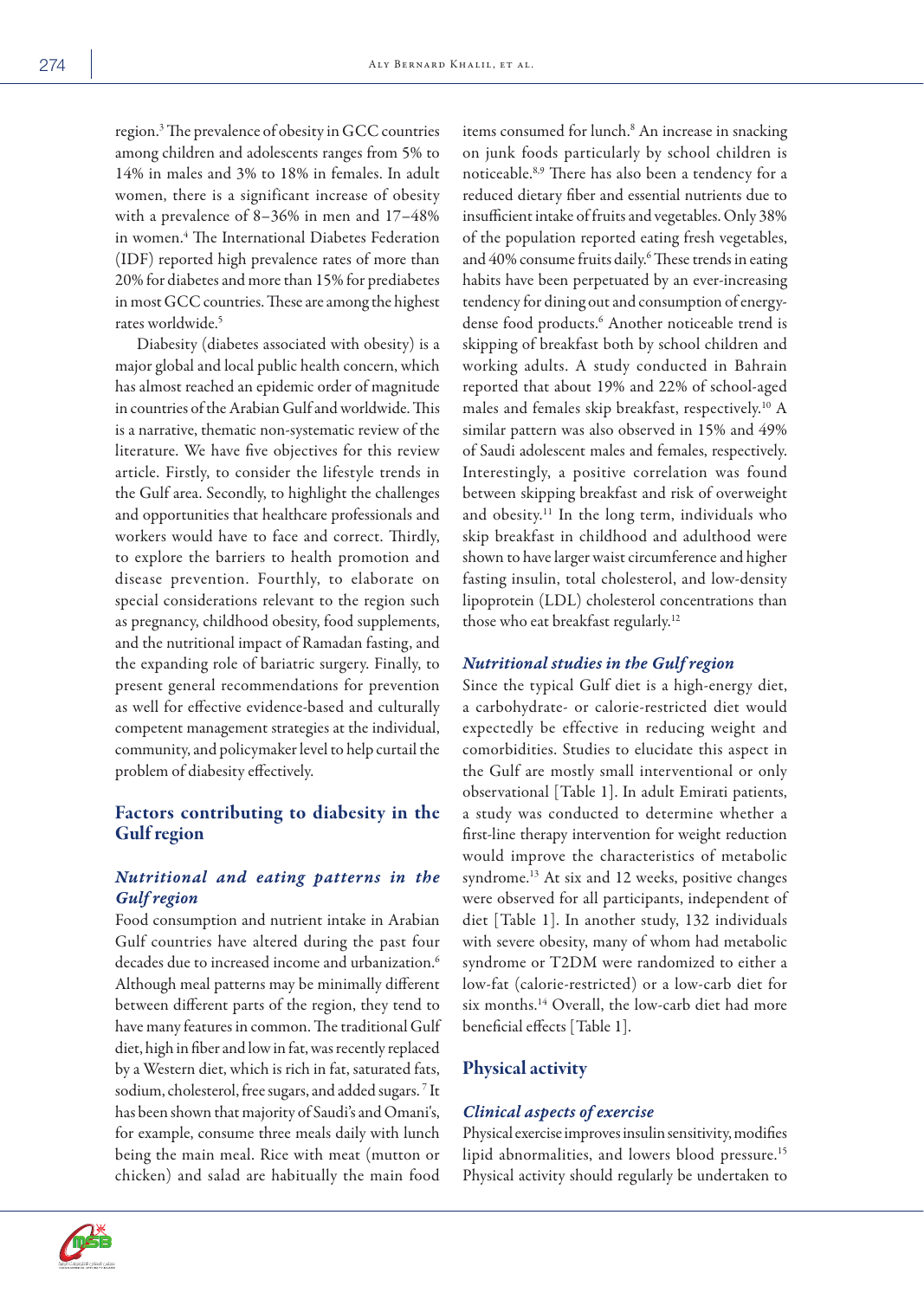| <b>Authors</b>                          | Subjects and methods                                                                                                                                                                          | <b>Results and conclusions</b>                                                                                                                                                                                                                                 |
|-----------------------------------------|-----------------------------------------------------------------------------------------------------------------------------------------------------------------------------------------------|----------------------------------------------------------------------------------------------------------------------------------------------------------------------------------------------------------------------------------------------------------------|
| Al-Sarraj et al. <sup>13</sup><br>(UAE) | $n = 39$ ; aged 18-50 years; with metabolic<br>syndrome put on CRD <sup>*</sup> for six weeks<br>then 20 switched to AHA diet. Outcome<br>measures were recorded at weeks 0, 6,<br>and $12$ . | High compliance with diet. six week on CRD decreased body<br>weight (-13%), WC (-4.5%), body fat (-10.6%), and plasma TG<br>(-38.7%). LDL cholesterol, BP, FPG, insulin, and inflammatory<br>markers also decreased and adiponectin increased ( $p < 0.050$ ). |
| Samaha et al. <sup>14</sup><br>(UAE)    | 132 individuals with severe obesity** were<br>randomized to either a LFD or LCD for<br>six months.                                                                                            | Weight loss of 1.9 kg vs. 5.8 kg were observed on LFD and<br>LCD, respectively. TG, insulin, and FPG levels were lower on                                                                                                                                      |

Table 1: Studies elucidating the metabolic impact of dietary modifications in the Gulf.

*AHA: American Heart Association; CRD: carbohydrate-restricted diet; LCD: low-carbohydrate diet; LFD; low-fat diet; LDL: low-density lipoprotein; BP: blood* 

*pressure; TG: triglycerides; FPG: fasting plasma glucose; WC: waist circumference. \*Carbohydrate-restricted diet of 20–25% carbohydrate, 50–55% fat, 25–30% protein energy distribution.*

*\*\*Many had metabolic syndrome or type 2 diabetes mellitus.* 

maintain the beneficial effect on insulin sensitivity, which is usually lost within 72 hours of the last exercise session.15 The Canadian Diabetes Guidelines (2016) recommend at least 150 minutes per week of aerobic exercise, plus at least two sessions per week of resistance exercise.<sup>16</sup> Furthermore, a study of over one million people suggested that daily physical activity of one hour or more may eliminate the increased risk of death associated with sitting for eight hours a day. Such physical activities included brisk walking at 5.6 km/h or cycling for pleasure at  $16 \text{ km/h}$ .<sup>17</sup> On the other hand, there is a compelling body of evidence that a sedentary lifestyle and lack of physical activity increase the risks of many non-communicable diseases such as obesity, T2DM, cardiovascular disease, stroke, some cancers, and premature mortality.<sup>18</sup> Many adults globally and in the Gulf region in particular, do spend the majority of their waking hours (i.e., 50–70%) engaged in sedentary behavior while in a sitting position.<sup>19,20</sup> Several factors have facilitated such choice of sedentary lifestyles. Mechanization, automation, computerization, and organization of work and household chores have led to a marked reduction in physical activity. Increased TV viewing at all ages, particularly during childhood, and more notably in lower socioeconomic status, has led to an unhealthy lifestyle. Indeed, people considered thin are less likely to take exercise and more likely to snack frequently.17,21 As a person ages, lack of physical activity causes about 20–40% decline in muscle integrity, strength, and power.<sup>22</sup>

# *Regional studies on exercise and sedentary lifestyle*

Given the rates of physical inactivity and diabetes in Gulf countries are among the highest in the world, there is obviously an urgent need for populationbased public health approaches to promote regular physical activity. Several studies documented the low uptake of physical activity in the general adult population and high-risk groups (e.g., diabetics) from three different countries.<sup>23-26</sup> These studies are summarized in Table 2. Furthermore, a recent review also concluded that participation in physical activity, defined as 150 minutes per week or more, is low and was reported in adults as around 40% for men and 27% for women.27

# *Contribution of myths and culture to diabesity in the Gulf*

Most common myths and misconceptions in the Gulf are related to traditional therapy trends, and information received from non-professional sources. The perceived personal, social, and environmental barriers to healthy eating among Arab adolescents were evaluated in a large study of 4698 students aged 15–18 years from seven Arab countries.<sup>28</sup> The main obstacles to healthy eating among both genders were identified. These included lack of information on healthy eating, lack of motivation to eat a healthy diet, and having no time to prepare or eat healthy food. Reportedly, it was perceived easier and more convenient to eat fast foods from restaurants with delivery services, vending machine snacks, and processed foods than to consume self-prepared and cooked healthy foods. Dietary practices and barriers to a healthy diet were evaluated in 409 diabetic patients attending hospital outpatient clinics in Al-Ain, UAE.<sup>29</sup> Only a quarter read food labeling, over three-quarters reported being unable to distinguish clearly between low and high carbohydrate index food items. No one reported counting calorie intake and nearly half indicated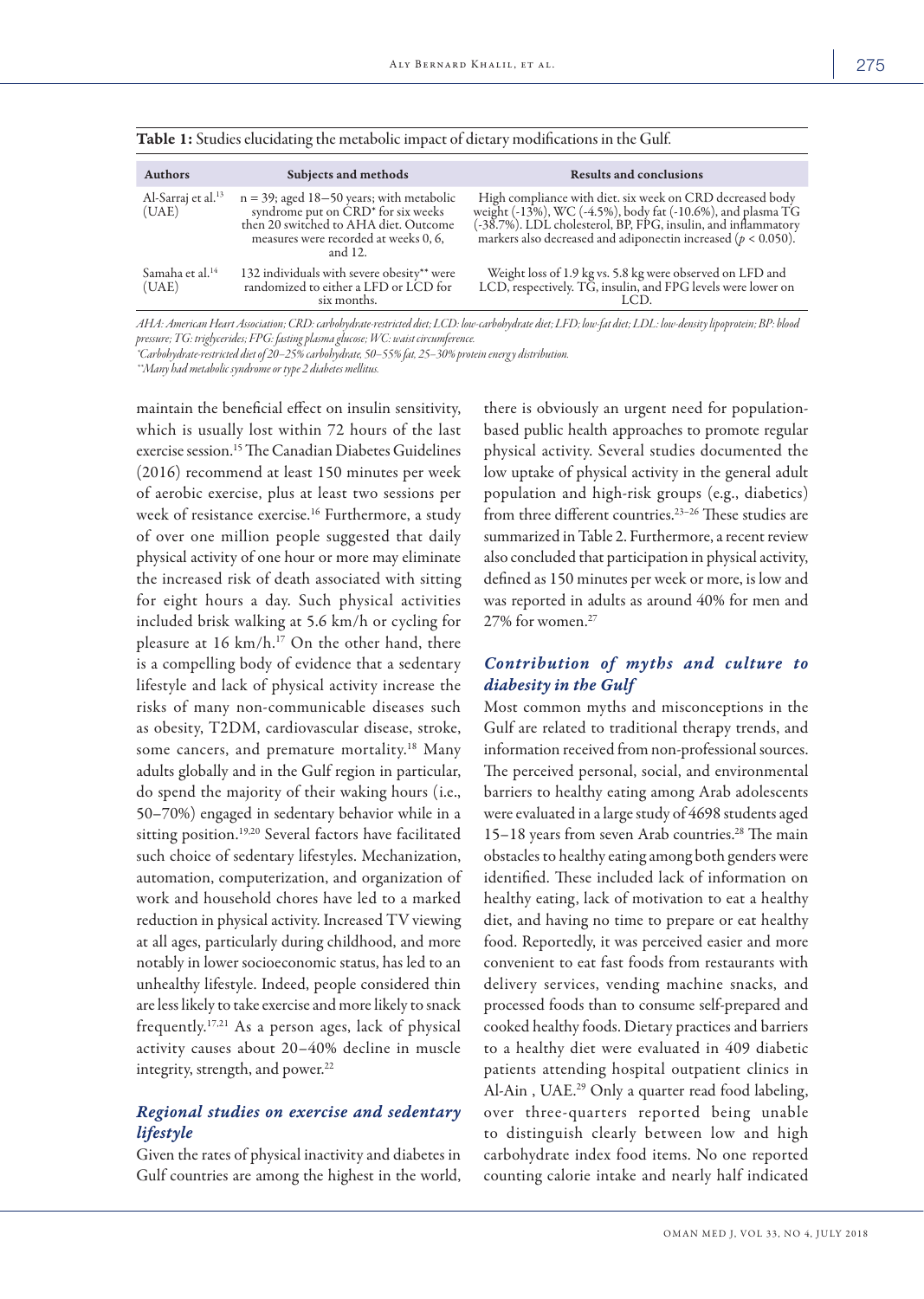| Authors (country)                       | Research question and population                                                                                                                                                                                                                           | <b>Results and conclusions</b>                                                                                                                                                                                                                                                                                                                                                                                                                                                                                                                                                                                                                                          |
|-----------------------------------------|------------------------------------------------------------------------------------------------------------------------------------------------------------------------------------------------------------------------------------------------------------|-------------------------------------------------------------------------------------------------------------------------------------------------------------------------------------------------------------------------------------------------------------------------------------------------------------------------------------------------------------------------------------------------------------------------------------------------------------------------------------------------------------------------------------------------------------------------------------------------------------------------------------------------------------------------|
| Serour et al. <sup>23</sup><br>(Kuwait) | To measure adherence to lifestyle<br>measures among patients with high<br>cardiovascular risk. A prospective<br>study of 334 adults with hypertension,<br>T2DM, or both, who completed a<br>routine clinic visit in one of six family<br>practice centers. | 63.5% of patients were not adhering to diet and 64.4% were<br>not exercising regularly. 90.4% were overweight or obese.<br>Barriers to adherence to diet were unwillingness (48.6%),<br>difficulty adhering to a diet different from that of the<br>rest of the family (30.2%), and social gatherings (13.7%).<br>Barriers to exercise included lack of time (39.0%), coexisting<br>diseases (35.6%), and adverse weather conditions (27.8%).<br>Factors interfering with adherence to lifestyle measures were<br>traditional food, stress, high consumption of fast food, high<br>frequency of social gatherings, an abundance of maids, and<br>excessive use of cars. |
| Al-Hazzaa. <sup>24</sup><br>(KSA)       | Health-enhancing physical activity<br>among $1061$ adults $(15-78$ years).                                                                                                                                                                                 | 43% did not have any moderate-intensity physical activity<br>lasting ≥10 min; 72% did not engage in any vigorous-<br>intensity physical activity lasting $\geq 10$ minutes. 33.3% walked<br>$\geq 150$ min/week. Females were engaged more in moderate<br>physical activity whereas males participated more in vigorous<br>activity. No relationship with educational level or work hours.                                                                                                                                                                                                                                                                              |
| Al-Nozha et al. <sup>25</sup><br>(KSA)  | Physical activity among 17395 adults<br>(30–70 years); (from the Coronary<br>Artery Disease in Saudis Study carried<br>out in 1995–2000).                                                                                                                  | Inactivity prevalence was very high (96.1%). There were<br>more inactive females (98.1%) than males (93.9%), $(p <$<br>0.001). Inactivity increases with increasing age, especially in<br>males, and decreases with increasing education levels. Active<br>individuals had lower BMI and WC values.                                                                                                                                                                                                                                                                                                                                                                     |
| Al-Kaabi et al. <sup>26</sup><br>(UAE)  | Physical activity and reported barriers<br>to activity among T2DM patients.                                                                                                                                                                                | 25% of the diabetic patients reported an increase in their<br>physical activity following the diagnosis of diabetes but only<br>3% met the recommended physical activity level.                                                                                                                                                                                                                                                                                                                                                                                                                                                                                         |

Table 2: Summary of salient studies on diet and exercise in three countries from the Gulf region.

*KSA: Kingdom of Saudi Arabia; T2DM: type 2 diabetes mellitus; UAE: United Arab Emirates; WC: waist circumference; BMI: body mass index.*

that they had never been seen by dietician since their diagnosis. Also, the factors influencing dietary practices of 400 T2DM patients attending primary health care centers in Bahrain were evaluated.<sup>30</sup> The majority were 50 years old with low educational level. Most were overweight and obese and had poor diabetes control; 14% denied receiving any dietary advice, and 16.3% received advice from the diabetic nurse. Most patients have never been referred neither to a dietician (79.5%) nor a health educator (84.5%). The two main barriers to dietary regimen were 'it takes efforts' in 45.8% and 'being busy' in 45.5%.

As such, many decision makers and patients do not consider nutritional education an essential part of the treatment of diabesity. This makes education about diet and diabetes tough to implement and follow-up. Also, there is an insufficient number of certified nutritionists and educators in the region to fill the gap despite genuine attempts by some health authorities in the Gulf region to establish diabetes educator programs. More importantly perhaps is the habit of consuming a lot of carbohydrates either in the form of dates or sugary drinks. Dates are usually consumed habitually on an individual basis with daily coffee, as part of a social hosting custom or in abundance at seasonal times of harvesting.<sup>31</sup>

Soft drinks sales in the GCC are among the highest in the world. About 40% of total sales come from carbonates amounting to 88 liters per capita in KSA.32 Juices are the second largest component at US\$2.3 billion, driven by the UAE (which ranks first globally in per capita consumption).

Other social factors in the Arabian Gulf are noteworthy. For instance, eating from the same plate by all family members may adversely affect the quantity of food consumed as it is neither measurable nor individually divided.33 This may encourage some to eat more than others. There is also, at times, a tendency for patients not to disclose their diabetic condition in social circles for fear of looking different and hence would not observe their food intake. Another observed factor is the perceived tolerance to fatness. It has also been suggested that no social sanctions against adiposity exist in some parts of the Gulf.34 Men's influence on determining women's attitudes towards body size is possibly another contributor. In Qatar, for example, about 43% of Arab women believed that men preferred overweight women.35 Furthermore, the traditional dress may indirectly contribute to obesity in some countries in the region. The traditional long and wide clothes of men and women may mask the degree of fatness and consequently reduce the motivation to lose weight.<sup>36</sup>

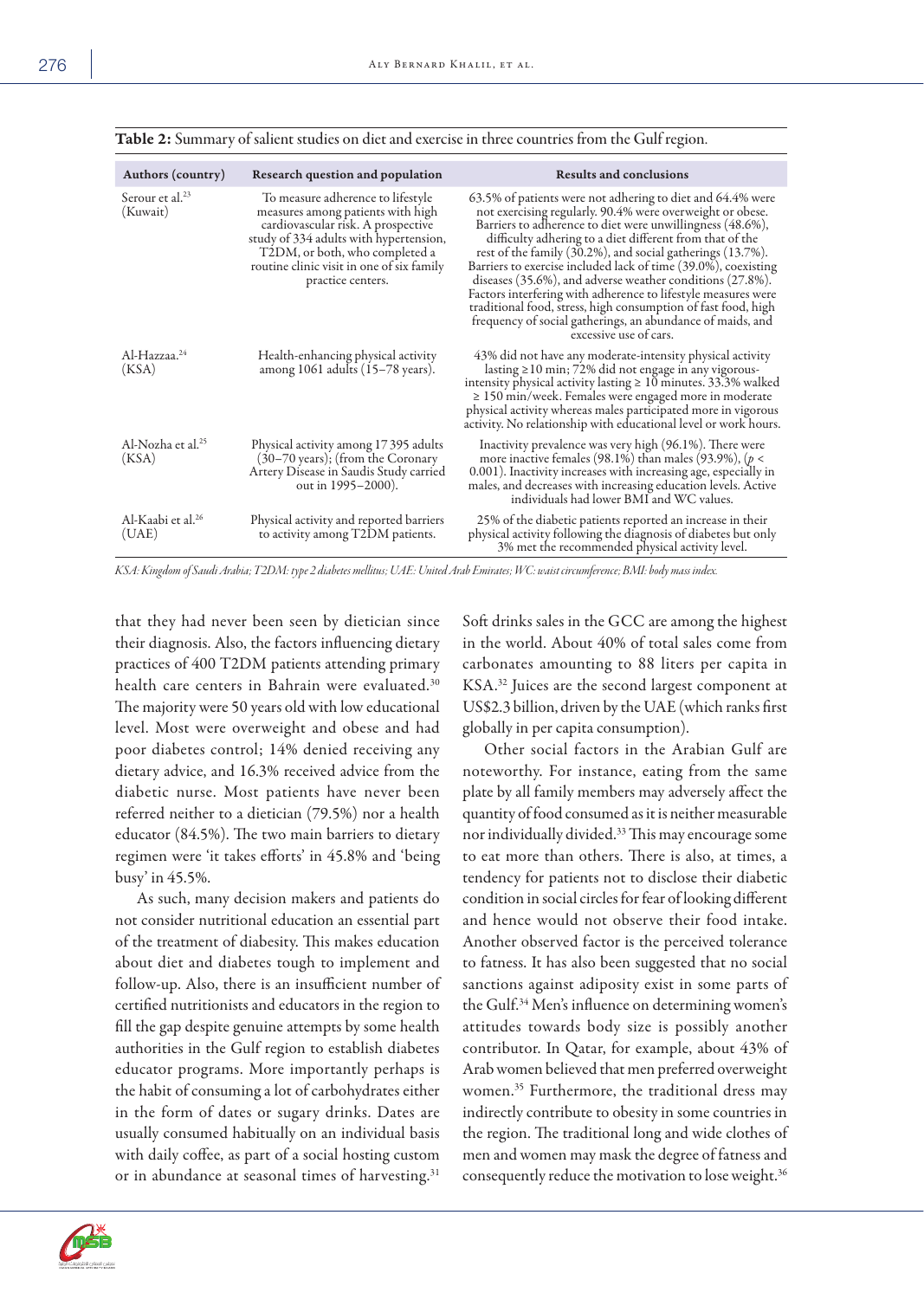### Emerging issues in the Gulf

# *The expanding use of bariatric surgery*

The trend towards performing bariatric surgery in the Gulf region has increased tremendously. There are only a few well-established governmentally run multidisciplinary programs, and their results are so far promising.37 In general, outcomes of bariatric surgery were similar for most postoperative variables to those achieved at American counterpart institutions.38 Short-term postoperative outcomes (weight and comorbidity parameters) following laparoscopic Roux-en-Y gastirc bypass as the primary procedure performed in Ajman, UAE was reported.39 Postoperative improvement was seen in all parameters, and an average excess weight loss of 68% was observed at 12 months. Additionally, lipid profiles and glycated hemoglobin  $(HbA_{1c})$ were significantly better at 12 months. Laparoscopic sleeve gastrectomy surgeries at Dubai Hospital resulted in a significant boday mass index (BMI) loss and were associated with resolution of diabetes and hypertension in 68.8% and 57.8% of patients, respectively.<sup>40</sup>

Unfortunately, the positive effects on weight reduction and improved glycemic effect observed with low-calorie diets and bariatric surgery are negatively challenged with potential micronutrients losses and the false belief by most patients that the surgery is the only step with no need for continuous lifelong monitoring. To start with, obese individuals tend to have relatively high rates of micronutrient deficiencies before surgery, which is compounded by further losses after surgery (biotin, thiamine, vitamin E, vitamin C, chromium, zinc, and selenium). $41$ Therefore, there is an urgent need for further education, regulation, and monitoring concerning bariatric surgery. This will assure initial assessment for the appropriateness of the surgery and subsequently guarantee appropriate follow-up. This may be best achieved through the establishment of appropriate collaborative, multidisciplinary team programs, and transnational scientific and professional societies. Even board-type certification in bariatric medicine on regional basis guided by international experience may be needed.

#### *Sugar substitutes*

The six GCC countries represent a US\$8.4 billion soft drinks market. In 2015, Saudi's received 35% of their sugar from soft drinks. That is nearly double the global average and is above the comparable figure for carbonates-loving countries like the US (29%) and Mexico (32%). There has been an increased use of artificial sweeteners as a means to reduce excess calorie and sugar intake.4 Large epidemiologic studies support an association between artificially sweetened beverage consumption and weight gain in children. One mechanism proposed is decreased hedonic brain response post-consumption of artificially sweetened beverages leading to a feeling of satisfaction, which may fuel further food consumption.<sup>32</sup> This emerging concept of possible adverse metabolic effects attributed to sweeteners has been lately downsized due to limited randomized controlled trials. In fact, there is still no strong clinical evidence for causality regarding artificial sweetener use and metabolic health effects.<sup>42</sup> More studies in this area are badly needed globally and regionally.

#### *Dietary supplements*

Over the past two decades, there has been a nearexplosive trend worldwide for the use of herbal and dietary supplements (DS). DS include multivitamins, phytochemicals, and antioxidants as part of 'alternative,' 'integrative,' or 'complementary' care. Examples of common herbal products used in the region include, *helba* (fenugreek), cinnamon, and mixtures of Arabic and Indian herbs and spices. In one study, the 10 most commonly used DS (in descending order) were: fish oil/omega-3-fatty acids, glucosamine, echinacea, flaxseed, ginseng, combination herb pills, gingko biloba, chondroitin, garlic, and coenzyme  $Q10.<sup>43</sup>$  Furthermore, 63 prospective randomized controlled trials were reviewed and found that, with the possible exceptions of vitamin D and omega-3-fatty acids, insufficient evidence to support the routine use of DS and many agents were associated with harm due to interactions with concomitant drug administration.<sup>44</sup>

#### *Endocrine-disrupting chemicals*

The rising obesity trends have been linked to possible exposure to end-products of pollution associated with the spread of industrial chemical production and environmental exposure to endocrinedisrupting chemicals (EDCs). These include chemical compounds such as bisphenol A (PBA) and alkylphenols; or organophosphate pesticides and perchlorates found in a broad range of products.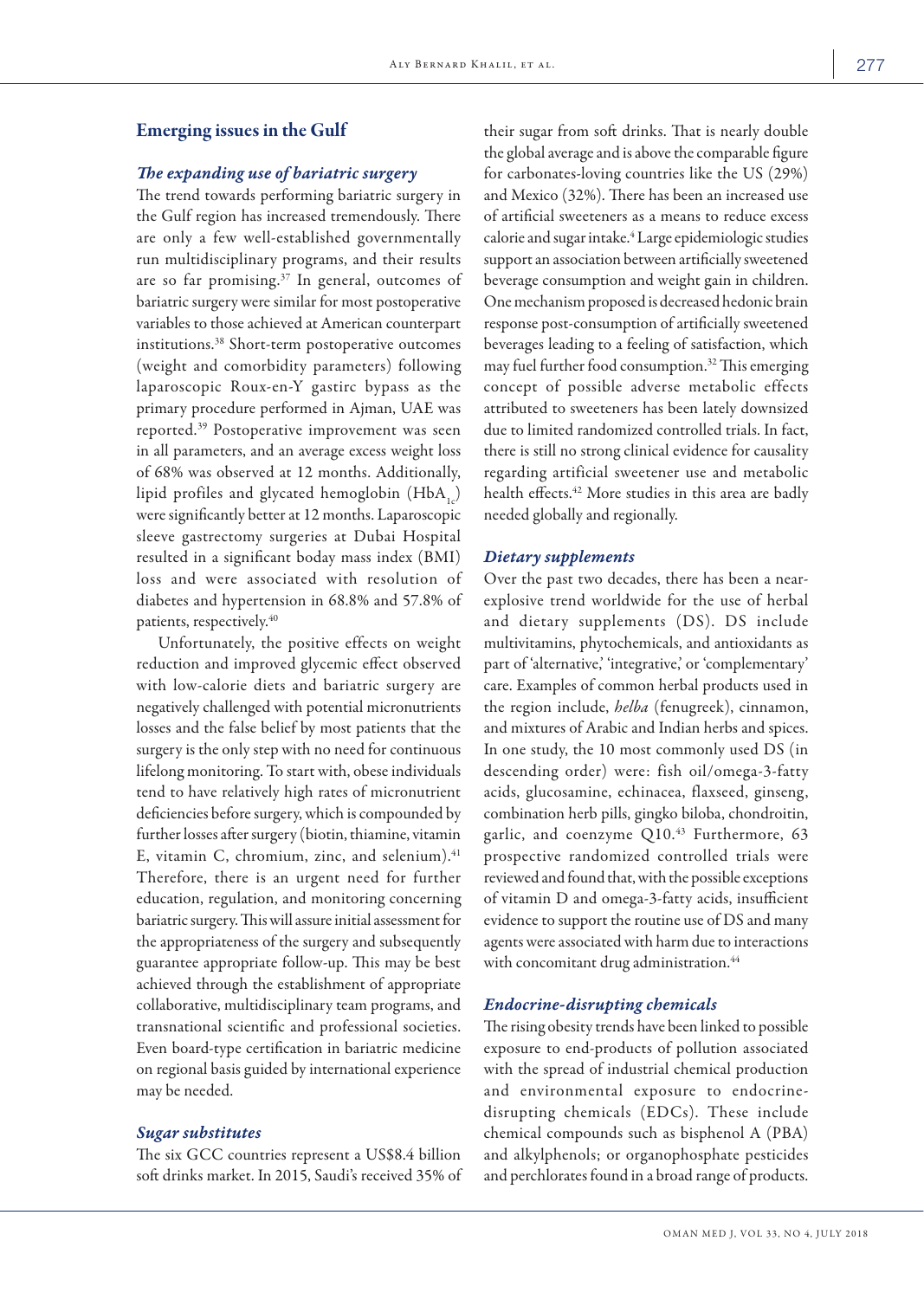Pesticides, paints, adhesives, and plastics, as well as in nearly all industrial goods and, most concerning, in foods as preservatives and artificial sweeteners have all been incriminated.<sup>45,46</sup> These EDCs may act by mimicking or disrupting metabolic pathways affecting insulin resistance and inducing weight gain. Release of these chemicals into natural waters and wastewater treatment plants are expected to have detrimental effects on wildlife and humans. Organophosphate pesticides were used during recent armed conflicts in the region.<sup>47</sup> Their longterm effects are still to be seen. Similarly, the growing habit of consuming preserved water in plastic bottles exposed to a high environmental temperature in the Gulf region may be another problem. There is an urgent need to conduct further studies in this area to resolve these concerns. In the interim, simple instructions should be given to the public. These measures include washing hands thoroughly after use of industrial products such as paints, fertilizers, adhesives, cleaning agents, and lawn and garden treatments, and also washing fruits and vegetables thoroughly before consuming or cooking them. Further measures include using organic fertilizers and cleaning products and avoiding the use of plastic food containers. Finally, maintaining adequate dietary iodine (i.e., through the use of iodized salt) is recommended to minimize the effect of perchlorate exposure.

# Special circumstances

## *Childhood obesity*

Childhood obesity is a growing problem in the Gulf region. Some contributing factors include eating outside the home, television and computer viewing for long hours, eating while watching television, exposure to food advertising, extra snacking, and lack of physical activity. Eating outside the home has increased in primary school children (6–11 years).48 The proportion of obesity exceeded 50% among those who eat outside the home more than five times per week.<sup>48</sup> Eating outside home was significantly associated with childhood obesity (*p* < 0.001). In KSA, obese preschool children (4–6 years) watched television significantly longer than non-obese children (197 vs. 150 minutes per day,  $p < 0.001$ .<sup>49</sup> In Bahrain, more obese adolescents (57%) consumed their main meals (lunch and supper) while watching television than non-obese

(46%) adolescents. Chocolates, sweets, potato chips, soft drinks, and nuts were reportedly the main foods consumed while watching television.<sup>50</sup> Exposure to food advertising, especially TV commercials, may influence the viewers' food choices. The main television food advertisements preferred by children (5–12 years) included fast foods, chocolate and sweets, milk, and soft drinks (43%, 41%, 40%, and 38%, respectively).<sup>51</sup> The authors of one study used the Global Burden of Disease (GBD) 2015 study results to explore the burden of high BMI in the Eastern Mediterranean Region.52 They calculated that the prevalence of obesity increased for adults from 15.1% in 1980 to 20.7% in 2015 and from 4.1% to 4.9% for the same period among children (aged 2–19 years). In 2015, there were 417 115 deaths and 14 448 548 disability-adjusted life years (DALYs) attributable to high BMI in the region, which constitute about 10% and 6.3% of total deaths and DALYs, respectively, for all ages. The author called to invest resources in prevention and health promotion efforts to reduce this burden.<sup>52</sup>

## *Impact of pregnancy and breastfeeding*

Some studies have linked weight changes during pregnancy and breastfeeding to the development of obesity later in life. A direct linear association was observed between higher parity and obesity (*p* < 0.001). Breastfeeding was also considered potentially protective against weight gain in childhood. A study from Kuwait refuted this concept and reported that neither breastfeeding nor its duration was associated with childhood obesity when potential confounders were controlled for.<sup>53</sup> Whether the introduction of solid foods to the infants before two months is linked to obesity remains unproven.53 One study showed that children who received solid foods before two months of age were two-times at risk of becoming overweight than those who received solid foods later.<sup>53</sup> Further studies are needed in the Gulf region to elucidate the relationship of obesity with parity and breastfeeding practices.

# *Nutritional impact of Ramadan fasting*

In principle, fasting is meant to reduce energy consumption and glucose toxicity, and facilitate weight reduction. Studies on nutritional status during Ramadan have encompassed multiple aspects such as body weight and body composition,

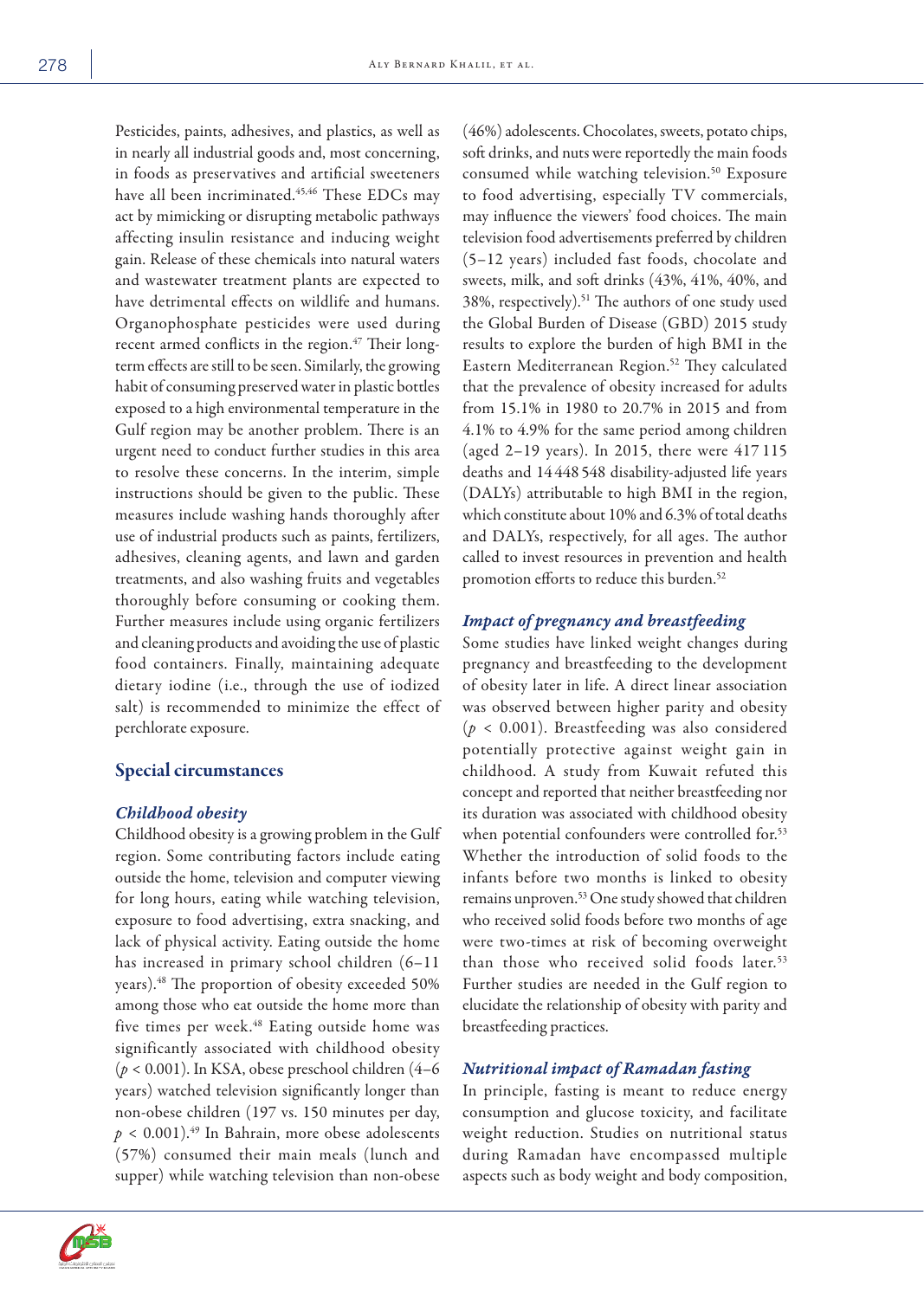hydration status, and energy expenditure. Changes in various metabolic parameters of glucose and lipid metabolism, biochemical and hematological, and biochemical measures of liver, kidney, and immunological functions have also been investigated.54 The impact of fasting on intermediary metabolic changes in glucose homeostasis produce decreases in fasting glucose, insulin, and insulin resistance after four weeks in healthy normal weight individuals with mild weight loss (1–2% from baseline). Ramadan fasting lowers body weight, body fat percentage, and BMI. Although weight decreased during Ramadan in most studies, weight regain is prevalent during the following months.<sup>55</sup> This is because the concept of Ramadan fasting has been deformed in the GCC and some other Muslim countries to become a month of overabundance in nutrient consumption. Logically, adherence to dietary discretions and moderate physical exercise during Ramadan may enhance the opportunities for weight loss without increased risk of hypoglycemia. Individualized education and diabetes treatment programs were shown to help patients with T2DM achieve a safer fast during Ramadan, and perhaps lose some weight and improve their glycemic control.<sup>55</sup> Although several studies have shown that Ramadan fasting had no serious adverse effect on offspring, it is recommended that pregnant women should avoid fasting because of the limitations of these studies and the clear religious guidance for their exemption.<sup>56</sup>

#### *Prediction of future trends*

Important studies were published on prediction future trends in obesity and diabetes in the Gulf region.57,58 The prevalence of obesity among adults in KSA increased from 22% in 1990–1993 to 36% in 2005, and future projections of the prevalence of adult obesity are needed by health policy-makers. In a secondary analysis of published data, a number of assumptions were applied to estimate the trends and projections in the age-and sex-specific prevalence of adult obesity in KSA from 1992-2022.<sup>57</sup> Five studies conducted between 1989 and 2005 were eligible for inclusion, using  $BMI \geq 30 \text{ kg/m}^2$  to define obesity. The overall prevalence of obesity was projected to increase from around 12% in 1992 to 41% by 2022 in men, and from 21% to 78% in women. Women had much higher projected prevalence than men, particularly in the 35–44, 45–54, and 55–64 years age groups. Effective national strategies are needed to

reduce or halt the projected rise in obesity. The same group compared estimates and projections of T2DM prevalence in KSA from a validated Markov model against other modelling estimates.58 A discrete-state Markov model was developed and validated that integrates data on population, obesity, and smoking prevalence trends in adult Saudis aged ≥ 25 years to estimate the trends in T2DM prevalence (annually from 1992 to 2022). The model was validated by comparing the age- and sex-specific prevalence estimates against a national survey conducted in 2005. Prevalence estimates from this new Markov model were consistent with the 2005 national survey and very similar to the GBD study estimates. Prevalence in men and women in 2000 was estimated by the GBD model at 17.5% and 17.7%, respectively, compared to 17.7% and 16.4% in this study. The IDF estimates of the total diabetes prevalence were considerably lower at 16.7% in 2011 and 20.8% in 2030, compared with 29.2% in 2011 and 44.1% in 2022 in this study.

## *Diabesity in the Gulf: The way forward*

We have convincingly argued that diabesity is a major global and regional public health challenge. It has reached an epidemic order of magnitude in the Gulf region. Identifiable factors are multiple and difficult to tackle at the individual level. Concerted efforts are urgently needed to address this ever-expanding problem. Major efforts should be made to reinforce healthy lifestyle education through the production of educational and awareness tools and materials in layperson language. These should be disseminated to the general public, schools, and the media. Misconceptions and wrong beliefs about unproven dietary regimens should be discouraged. The role of medical educators should be recognized. The number of medical nutritionists should be increased at all levels of diabetes clinics namely, primary care, hospitals, and specialized centers. Although the dietary pattern in the Gulf region is mostly that of high carbohydrate and high fat consumption, there is no evidence to specify the ideal proportions of calories from carbohydrate, protein, and fat for people with diabesity. Consequently, macronutrient distribution should be based on individualized assessment of preexisting eating patterns, preferences, and metabolic goals with a preferential push towards the wellestablished low-carbohydrate Mediterranean, and dietary approaches to stop hypertension diets.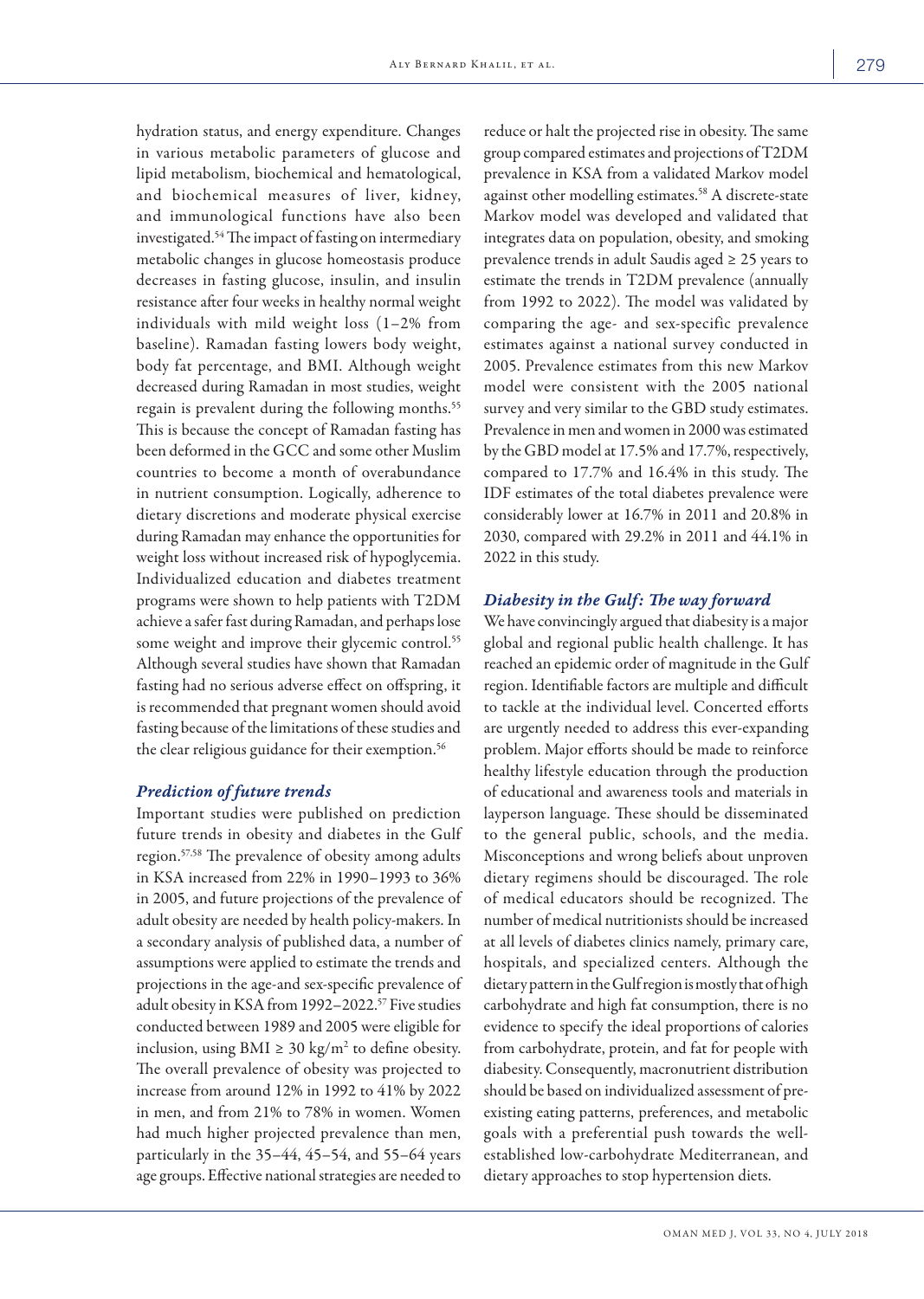The rates of physical inactivity and diabetes in the Gulf are among the highest in the world. There is an urgent need for population-based public health approaches to promote physical activity as the norm rather than the exception. Healthy lifestyle promotion should target, in particular, children at home and school. Similarly, the recent World Health Organization recommendations on sugary soft drinks need to be implemented promptly. Furthermore, it is the responsibility of policy-makers to limit the access to the market of high-energy food items. Steps in this direction have already been contemplated in KSA where imposition of taxation on sugary beverages is being considered. There is a growing trend towards bariatric surgery in the Gulf region. Regulation with accreditation and clinical governance should lead to appropriate patient selection for bariatric surgery by multidisciplinary teams only. The role of micronutrients should be addressed with all patients in the pre- and postoperative stages. Structured education should be employed to enlighten people on proper fasting to achieve the expected benefits from Ramadan.

Research based in the Gulf region on the biological, environmental, and cultural basis of the diabesity should be encouraged and supported. In 2007, health authorities of the GCC countries launched the 'GCC Action Plan' for the prevention and control of diabetes over a 10-year period  $(2008-2018).$ <sup>59</sup> The plan was endorsed by the Dubai Declaration on Diabetes and Chronic Non-Communicable Diseases in the Middle East and North Africa Region in 2010. Although reports sponsored by the pharmaceutical industry from some of the Gulf countries found the status of diabetes care to be suboptimal,<sup>60</sup> formal interim and final reports on the outcomes of the 'GCC Action Plan' are eagerly awaited.

#### *Disclosure*

The authors declared no conflicts of interest. No funding was received for this study.

#### *Acknowledgments*

Merck, Sharp and Dohme (MSD) Gulf unconditionally facilitated the convening of the writing group and provided many of the references at the request of authors. Zeyad Abdel Aal and Bassem Morcos are employees of MSD Gulf.

#### references

1. Nikoloski Z, Williams G. Obesity in Middle East. Metabolic syndrome: A Comprehensive Textbook; 2016. p. 55-72.

- 2. Alharbi NS, Almutari R, Jones S, Al-Daghri N, Khunti K, de Lusignan S. Trends in the prevalence of type 2 diabetes mellitus and obesity in the Arabian Gulf States: systematic review and meta-analysis. Diabetes Res Clin Pract 2014 Nov;106(2):e30-e33.
- 3. Pieris RR, Al-Sabti HA, Al-Abri QS, Rizvi SG. Prevalence pattern of risk factors for coronary artery disease among patients presenting for coronary artery bypass grafting in Oman. Oman Med J 2014 May;29(3):203-207.
- 4. ALNohair S. Obesity in gulf countries. Int J Health Sci  $(Qassim)$  2014 Jan;8 $(1)$ :79-83.
- 5. International Diabetes Federation. IDF Diabetes Atlas. 8thed. 2017 [cited 2017 January 12]. Available from: www. diabetesatlas.org.
- 6. Abuzaid OI. Eating patterns and physical activity characteristics among urban and rural students in Saudi Arabia. University of Nebraska; 2012.
- 7. Musaiger AO; Arab Centers for Nutrition. The Food Dome: dietary guidelines for Arab countries. Nutr Hosp 2012 Jan-Feb;27(1):109-115.
- 8. Ministry of Health (Saudi Arabia). General Directorate of Nutrition. Dietary guidelines for Saudis: The healthy food palm. 2012 [cited 2017 March 13]. Available from: https:// www.moh.gov.sa/en/Ministry/MediaCenter/Publications/ Documents/final%20english%20%20%D8%A7%D9%84 %D9%83%D8%AA%D8%A7%D8%A8%20%D8%A7% D9%84%D8%B9%D9%84%D9%85%D9%8A%20%D8 %A5%D9%86%D8%AC%D9%84%D9%8A%D8%B2% D9%8A.pdf.
- 9. Department of Nutrition, Ministry of Health (Oman). The Omani guide to healthy eating. 2009 [cited 2017 February 13]. Available from: http://www.fao.org/3/a-as845e.pdf.
- 10. bin Zaal AA, Musaiger AO, D'Souza R. Dietary habits associated with obesity among adolescents in Dubai, United Arab Emirates. Nutr Hosp 2009 Jul-Aug;24(4):437-444.
- 11. Horikawa C, Kodama S, Yachi Y, Heianza Y, Hirasawa R, Ibe Y, et al. Skipping breakfast and prevalence of overweight and obesity in Asian and Pacific regions: a meta-analysis. Prev Med 2011 Oct;53(4-5):260-267.
- 12. Smith KJ, Gall SL, McNaughton SA, Blizzard L, Dwyer T, Venn AJ. Skipping breakfast: longitudinal associations with cardiometabolic risk factors in the Childhood Determinants of Adult Health Study. Am J Clin Nutr 2010 Dec;92(6):1316-1325.
- 13. Al-Sarraj T, Saadi H, Volek JS, Fernandez ML. Carbohydrate restriction favorably alters lipoprotein metabolism in Emirati subjects classified with the metabolic syndrome. Nutr Metab Cardiovasc Dis 2010 Dec;20(10):720-726.
- 14. Samaha FF, Iqbal N, Seshadri P, Chicano KL, Daily DA, McGrory J, et al. A low-carbohydrate as compared with a low-fat diet in severe obesity. N Engl J Med 2003 May;348(21):2074-2081.
- 15. Colberg SR, Sigal RJ, Fernhall B, Regensteiner JG, Blissmer BJ, Rubin RR, et al. Exercise and type 2 diabetes: the American College of Sports Medicine and the American Diabetes Association: joint position statement executive summary. Diabetes Care 2010;33(12):e147-e167.
- 16. Cheng AY; Canadian Diabetes Association Clinical Practice Guidelines Expert Committee. Canadian Diabetes Association 2013 clinical practice guidelines for the prevention and management of diabetes in Canada. Introduction. Can J Diabetes 2013 Apr;37(Suppl 1):S1-S3.
- 17. Ekelund U, Steene-Johannessen J, Brown WJ, Wang Fagerland M, Owen N, Powell KE. Does physical activity attenuate, or even eliminate, the detrimental association of sitting time with mortality? A harmonized meta-analysis of data from more than 1 million men and women. Lancet 2016;388:1302-1310.
- 18. Lee IM, Shiroma EJ, Lobelo F, Puska P, Blair SN, Katzmarzyk PT; Lancet Physical Activity Series Working Group. Effect of physical inactivity on major non-communicable diseases worldwide: an analysis of burden of disease and life expectancy. Lancet 2012 Jul;380(9838):219-229.

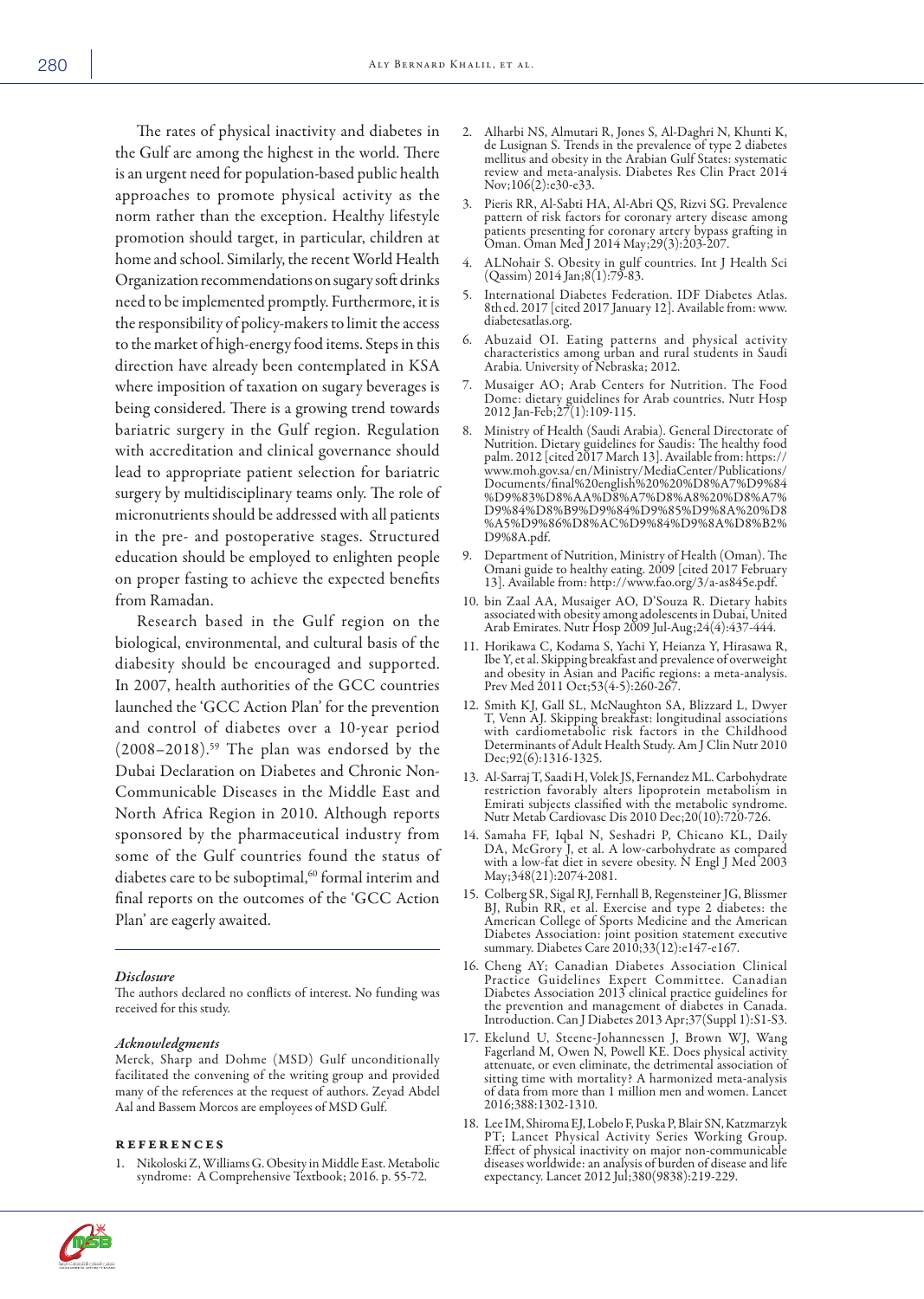- 19. Al-Sendi AM. Prevalence and determinants of obesity among adolescents in Bahrain. London School of Hygiene & Tropical Medicine. 2002 [cited 2017 February]. Available from: https://researchonline.lshtm. ac.uk/682266/1/289855.pdf.
- 20. Bakrania K, Edwardson CL, Bodicoat DH, Esliger DW, Gill JM, Kazi A, et al. Associations of mutually exclusive categories of physical activity and sedentary time with markers of cardiometabolic health in English adults: a crosssectional analysis of the Health Survey for England. BMC Public Health 2016 Jan;16:25.
- 21. Inyang MP, Okey-Orji S. Sedentary lifestyle: health implications IOSR J Nursing Health Sc. IOSR-JNHS 2015;4(2):20-25.
- 22. Faghri P, Stratton K, Momeni K. Sedentary lifestyle, obesity, and aging: implication for prevention. Nutr Disorders Ther  $2015;5(1).$
- 23. Serour M, Alqhenaei H, Al-Saqabi S, Mustafa AR, Ben-Nakhi A. Cultural factors and patients' adherence to lifestyle measures. Br J Gen Pract 2007 Apr;57(537):291-295.
- 24. Al-Hazzaa HM. Health-enhancing physical activity among Saudi adults using the International Physical Activity Questionnaire (IPAQ). Public Health Nutr 2007 Jan;10(1):59-64.
- 25. Al-Nozha MM, Al-Hazzaa HM, Arafah MR, Al-Khadra physical activity and inactivity among Saudis aged 30-70 years. A population-based cross-sectional study. Saudi Med J 2007 Apr;28(4):559-568.
- 26. Al-Kaabi J, Al-Maskari F, Saadi H, Afandi B, Parkar H, Nagelkerke N. Physical activity and reported barriers to activity among type 2 diabetic patients in the United Arab Emirates. Rev Diabet Stud 2009;6(4):271-278.
- 27. Mabry RM, Reeves MM, Eakin EG, Owen N. Evidence of physical activity participation among men and women in the countries of the Gulf cooperation council: a review. Obes Rev 2010 Jun;11(6):457-464.
- 28. Musaiger AO, Bader Z, Al-Roomi K, D'Souza R. Dietary and lifestyle habits amongst adolescents in Bahrain. Food Nutr Res 2011;55.
- 29. Al-Kaabi J, Al-Maskari F, Saadi H, Afandi B, Parkar H, Nagelkerke N. Assessment of dietary practice among diabetic patients in the United Arab Emirates. Rev Diabet Stud 2008;5(2):110-115.
- 30. Shamsi N, Shehab Z, Al Nahash Z, AlMuhanadi S, Al-Nasir F. Factors influencing dietary practice among type 2 diabetic. Bahrain Med Bull 2013;35(3):130-141.
- 31. Alkaabi JM, Al-Dabbagh B, Ahmad S, Saadi HF, Gariballa S, Ghazali MA. Glycemic indices of five varieties of dates in healthy and diabetic subjects. Nutr J 2011 May;10:59.
- 32. Freswick PN. Artificial Sweetened Beverages and Pediatric Obesity: The Controversy Continues. Children (Basel) 2014 May;1(1):31-39.
- 33. Al-Tawil NG, Abdulla MM, Abdul Ameer AJ. Prevalence of and factors associated with overweight and obesity among a group of Iraqi women. East Mediterr Health J 2007 Mar-Apr;13(2):420-429.
- 34. al-Isa AN. Dietary and socio-economic factors associated with obesity among Kuwaiti college men. Br J Nutr 1999 Nov;82(5):369-374.
- 35. Musaiger AO, Shahbeek NE, Al-Mannai M. The role of social factors and weight status in ideal body-shape preferences as perceived by Arab women. J Biosoc Sci 2004 Nov;36(6):699-707.
- 36. Musaiger AO, Qashqari K. The relation between dressing and obesity among women in Saudi Arabia. Arab J Food Nutrit 2005;6:292-302.
- 37. Nimeri A, Al Hadad M, Khoursheed M, Maasher A, Al Qahtani A, Al Shaban T, et al. The Peri-operative Bariatric Surgery Care in the Middle East Region. Obes Surg 2017 Jun;27(6):1543-1547.
- 38. Nimeri A, Mohamed A, El Hassan E, McKenna K, Turrin NP,

Al Hadad M, et al. Are results of bariatric surgery different in the Middle East? Early experience of an international bariatric surgery program and an ACS NSQIP outcomes comparison. J Am Coll Surg 2013 Jun;216(6):1082-1088.

- 39. Abusnana S, Abdi S, Tagure B, Elbagir M, Maleckas A. Bariatric surgery outcomes: a single-center study in the United Arab Emirates. Diabetes Metab Syndr Obes 2015 Sep;8:461-471.
- 40. Hussain D, Naureen S, Ibrahim F, Javed SM, Abdel Aziz Z, Dillemans B. Initial experience with laparoscopic sleeve gastrectomy in Dubai hospital, United Arab Emirates. Saudi  $J$  Obes 2016;3(1):8-11.
- 41. Ernst B, Thurnheer M, Schmid SM, Schultes B. Evidence for the necessity to systematically assess micronutrient status prior to bariatric surgery. Obes Surg 2009 Jan;19(1):66-73.
- 42. Brown RJ, de Banate MA, Rother KI. Artificial sweeteners: a systematic review of metabolic effects in youth. Int J Pediatr Obes 2010 Aug;5(4):305-312.
- 43. Zelig R, Rigassio Radler D. Understanding the properties of common dietary supplements: clinical implications for healthcare practitioners. Nutr Clin Pract 2012 Dec;27(6):767-776.
- 44. Marik PE, Flemmer M. Do dietary supplements have beneficial health effects in industrialized nations: what is the evidence? JPEN J Parenter Enteral Nutr 2012 Mar;36(2):159-168.
- 45. Heindel JJ, Newbold R, Schug TT. Endocrine disruptors and obesity. Nat Rev Endocrinol 2015 Nov;11(11):653- 661.
- 46. Diamanti-Kandarakis E, Bourguignon JP, Giudice LC, Hauser R, Prins GS, Soto AM, et al. Endocrine-disrupting chemicals: an Endocrine Society scientific statement. Endocr Rev 2009 Jun;30(4):293-342.
- 47. Fulco CE, Liverman CT, Sox HC, eds. Institute of Medicine (US) Committee on Health Effects Associated with Exposures During the Gulf War. Gulf war and health: Depleted uranium, pyridostigmine bromide, sarin, and vaccines. Washington (DC): National Academies Press (US); 2000.
- 48. Amin TT, Al-Sultan AI, Ali A. Overweight and obesity and their association with dietary habits, and sociodemographic characteristics among male primary school children in Al-Hassa, Kingdom of Saudi Arabia. Indian J Community Med  $2008$  Jul;  $3\overline{3}(3)$ : 172-181.
- 49. Al-Hazzaa HM, Al-Rasheedi AA. Adiposity and physical activity levels among preschool children in Jeddah, Saudi Arabia. Saudi Med J 2007 May;28(5):766-773.
- 50. Musaiger AO. Overweight and obesity in the Arab countries: the need for action. Arab Center for Nutrition: Bahrain; 2007.
- 51. Musaiger AO. The influence of television on children's habits. Bahrain Center for Studies and Research: Bahrain; 2004.
- 52. Mokdad AH. Burden of obesity in the Eastern Mediterranean Region: findings from the Global Burden of Disease 2015 study. Int J Public Health 2018 May;63(suppl):165-176.
- 53. Al-Qaoud N, Prakash P. Breastfeeding and obesity among Kuwaiti preschool children. Med Princ Pract 2009;18(2):111-117.
- 54. Beshyah SA, Hajjaji IM, Ibrahim WH, Deeb A, El-Ghul AM, Akkari KB, et al. The year in Ramadan fasting research (2017): A narrative review. Ibnosina J Med Biomed Sci  $2018;10(2):39-53.$
- 55. Rouhani MH, Azadbakht L. Is Ramadan fasting related to health outcomes? A review on the related evidence. J Res Med Sci 2014 Oct;19(10):987-992.
- 56. Beshyah SA. Fasting during the month of Ramadan for people with diabetes: Medicine and Fiqh united at last. Ibnosina J Med Biomed Sci. 2009;1:58-60.
- 57. Al-Quwaidhi AJ, Pearce MS, Critchley JA, Sobngwi E, O'Flaherty M. Trends and future projections of the prevalence of adult obesity in Saudi Arabia, 1992-2022. East